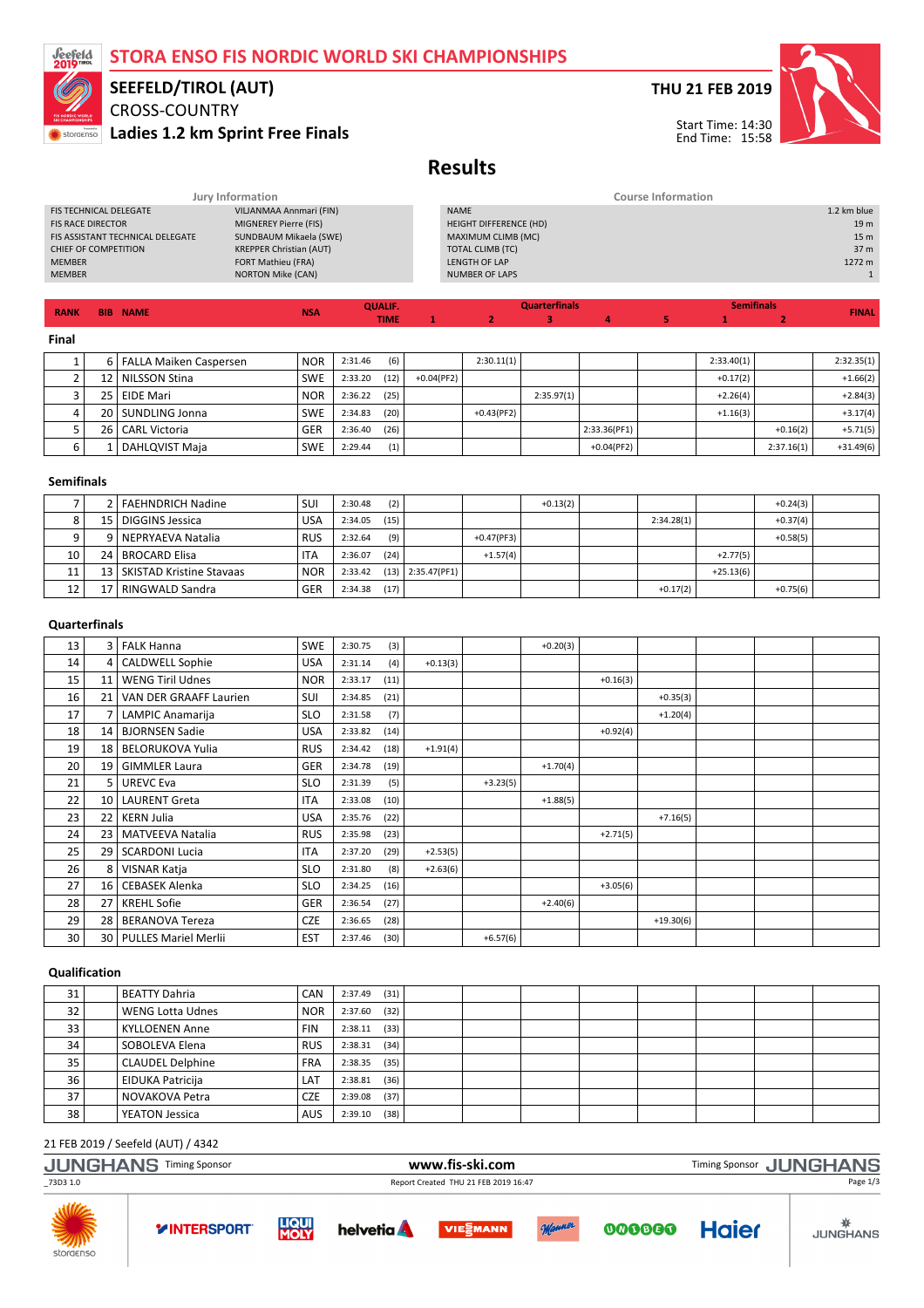STORA ENSO FIS NORDIC WORLD SKI CHAMPIONSHIPS



# SEEFELD/TIROL (AUT)

CROSS-COUNTRY **SA SOMETHISO Ladies 1.2 km Sprint Free Finals**  THU 21 FEB 2019



Results

| <b>RANK</b>   | <b>BIB NAME</b>                | <b>NSA</b>                  | <b>QUALIF.</b><br><b>TIME</b> | 1 | $\overline{2}$ | <b>Quarterfinals</b><br>3 | 4 | 5 | 1 | <b>Semifinals</b><br>$\overline{2}$ | <b>FINAL</b> |
|---------------|--------------------------------|-----------------------------|-------------------------------|---|----------------|---------------------------|---|---|---|-------------------------------------|--------------|
| Qualification |                                |                             |                               |   |                |                           |   |   |   |                                     |              |
| 39            | LI Xin                         | <b>CHN</b>                  | 2:39.33<br>(39)               |   |                |                           |   |   |   |                                     |              |
| 40            | <b>STEWART-JONES Katherine</b> | CAN                         | 2:39.39<br>(40)               |   |                |                           |   |   |   |                                     |              |
| 41            | JANATOVA Katerina              | <b>CZE</b>                  | 2:39.50<br>(41)               |   |                |                           |   |   |   |                                     |              |
| 42            | KIRILLOVA Anastasia            | <b>BLR</b>                  | 2:39.52<br>(42)               |   |                |                           |   |   |   |                                     |              |
| 43            | <b>HYNCICOVA Petra</b>         | <b>CZE</b>                  | 2:40.06<br>(43)               |   |                |                           |   |   |   |                                     |              |
| 44            | <b>UNTERWEGER Lisa</b>         | <b>AUT</b>                  | 2:40.23<br>(44)               |   |                |                           |   |   |   |                                     |              |
| 45            | LYLYNPERA Katri                | <b>FIN</b>                  | 2:40.50<br>(45)               |   |                |                           |   |   |   |                                     |              |
| 46            | KALETA Weronika                | POL                         | 2:40.56<br>(46)               |   |                |                           |   |   |   |                                     |              |
| 47            | LETOCHA Urszula                | POL                         | 2:40.62<br>(47)               |   |                |                           |   |   |   |                                     |              |
| 48            | SERONOSOVA Polina              | <b>BLR</b>                  | 2:40.65<br>(48)               |   |                |                           |   |   |   |                                     |              |
| 49            | MA Qinghua                     | <b>CHN</b>                  | 2:40.80<br>(49)               |   |                |                           |   |   |   |                                     |              |
| 50            | CHI Chunxue                    | <b>CHN</b>                  | 2:41.26<br>(50)               |   |                |                           |   |   |   |                                     |              |
| 51            | <b>KORVA Anita</b>             | <b>FIN</b>                  | 2:41.38<br>(51)               |   |                |                           |   |   |   |                                     |              |
| 52            | MACISAAC-JONES Maya            | CAN                         | 2:41.64<br>(52)               |   |                |                           |   |   |   |                                     |              |
| 53            | <b>TAYLOR Annika</b>           | <b>GBR</b>                  | 2:41.70<br>(53)               |   |                |                           |   |   |   |                                     |              |
| 54            | <b>MONONEN Laura</b>           | <b>FIN</b>                  | 2:42.82<br>(54)               |   |                |                           |   |   |   |                                     |              |
| 55            | SKINDER Monika                 | POL                         | (55)<br>2:43.04               |   |                |                           |   |   |   |                                     |              |
| 56            | MARCISZ Izabela                | POL                         | 2:43.27<br>(56)               |   |                |                           |   |   |   |                                     |              |
| 57            | PROCHAZKOVA Alena              | <b>SVK</b>                  | 2:43.73<br>(57)               |   |                |                           |   |   |   |                                     |              |
| 58            | <b>DEBERTOLIS Ilaria</b>       | <b>ITA</b>                  | 2:44.61<br>(58)               |   |                |                           |   |   |   |                                     |              |
| 59            | <b>MALEC Vedrana</b>           | <b>CRO</b>                  | 2:45.17<br>(59)               |   |                |                           |   |   |   |                                     |              |
| 60            | KAMINSKA Valentyna             | <b>UKR</b>                  | (60)<br>2:45.86               |   |                |                           |   |   |   |                                     |              |
| 61            | MUTAGAROVA Elmira              | KAZ                         | 2:46.32<br>(61)               |   |                |                           |   |   |   |                                     |              |
| 62            | SHEVCHENKO Anna                | KAZ                         | 2:46.66<br>(62)               |   |                |                           |   |   |   |                                     |              |
| 63            | <b>KLEMENTOVA Barbora</b>      | <b>SVK</b>                  | 2:47.35<br>(63)               |   |                |                           |   |   |   |                                     |              |
| 64            | <b>BYKOVA Irina</b>            | KAZ                         | 2:47.38<br>(64)               |   |                |                           |   |   |   |                                     |              |
| 65            | <b>GUDNADOTTIR Kristrun</b>    | <b>ISL</b>                  | 2:47.46<br>(65)               |   |                |                           |   |   |   |                                     |              |
| 66            | <b>CHANLOUNG Karen</b>         | <b>THA</b>                  | 2:47.64<br>(66)               |   |                |                           |   |   |   |                                     |              |
| 67            | <b>MENG Honglian</b>           | <b>CHN</b>                  | 2:47.94<br>(67)               |   |                |                           |   |   |   |                                     |              |
| 68            | <b>KROL Yuliia</b>             | <b>UKR</b>                  | 2:49.32<br>(68)               |   |                |                           |   |   |   |                                     |              |
| 69            | <b>JEZERSEK Barbara</b>        | <b>AUS</b>                  | 2:51.17<br>(69)               |   |                |                           |   |   |   |                                     |              |
| 70            | TYULENEVA Valeriya             | KAZ                         | 2:51.19<br>(70)               |   |                |                           |   |   |   |                                     |              |
| 71            | <b>WATSON Aimee</b>            | AUS                         | 2:52.33<br>(71)               |   |                |                           |   |   |   |                                     |              |
| 72            | PAUL Katerina                  | AUS                         | 2:52.62<br>(72)               |   |                |                           |   |   |   |                                     |              |
| 73            | <b>ANTYPENKO Tetiana</b>       | <b>UKR</b>                  | 2:54.77<br>(73)               |   |                |                           |   |   |   |                                     |              |
| 74            | OLEKH Viktoriya                | <b>UKR</b>                  | 2:55.39<br>(74)               |   |                |                           |   |   |   |                                     |              |
| 75            | MOURAO Jaqueline               | <b>BRA</b>                  | 2:55.91<br>(75)               |   |                |                           |   |   |   |                                     |              |
| ${\bf 76}$    | OKORO Nansi                    | $\ensuremath{\mathsf{BUL}}$ | 2:56.12<br>(76)               |   |                |                           |   |   |   |                                     |              |
| 77            | AUZINA Kitija                  | LAT                         | 3:00.41<br>(77)               |   |                |                           |   |   |   |                                     |              |
| 78            | NTANOU Maria                   | GRE                         | 3:00.97<br>(78)               |   |                |                           |   |   |   |                                     |              |
| 79            | <b>DRNDIC Maida</b>            | SRB                         | 3:02.57<br>(79)               |   |                |                           |   |   |   |                                     |              |
| 80            | TODOROVSKA Viktorija           | <b>MKD</b>                  | 3:05.48<br>(80)               |   |                |                           |   |   |   |                                     |              |
| 81            | ILIC Anja                      | SRB                         | 3:05.57<br>(81)               |   |                |                           |   |   |   |                                     |              |
| 82            | SKENDER Gabrijela              | CRO                         | 3:10.42<br>(82)               |   |                |                           |   |   |   |                                     |              |
| 83            | JAGECIC Nika                   | CRO                         | 3:10.52<br>(83)               |   |                |                           |   |   |   |                                     |              |
| 84            | <b>DUMAN Aysenur</b>           | <b>TUR</b>                  | 3:10.55<br>(84)               |   |                |                           |   |   |   |                                     |              |
| 85            | <b>MEYER MAGULAS Melina</b>    | GRE                         | (85)<br>3:12.13               |   |                |                           |   |   |   |                                     |              |
| 86            | <b>BILIUNAITE Martyna</b>      | LTU                         | 3:12.34<br>(86)               |   |                |                           |   |   |   |                                     |              |
| 87            | KUSMUK Sanja                   | BIH                         | (87)<br>3:12.37               |   |                |                           |   |   |   |                                     |              |
| 88            | CVETANOVSKA Ana                | MKD                         | 3:14.24<br>(88)               |   |                |                           |   |   |   |                                     |              |
| 89            | GIANNAKOVITI Styliani          | GRE                         | 3:14.58<br>(89)               |   |                |                           |   |   |   |                                     |              |

## 21 FEB 2019 / Seefeld (AUT) / 4342

1

| <b>JUNGHANS</b>  | <b>Timing Sponsor</b> |                      |                   | www.fis-ski.com                      |        |        | Timing Sponsor JUNGHANS |                 |
|------------------|-----------------------|----------------------|-------------------|--------------------------------------|--------|--------|-------------------------|-----------------|
| 73D3 1.0         |                       |                      |                   | Report Created THU 21 FEB 2019 16:47 |        |        | Page 2/3                |                 |
| ZAN<br>storaenso | <b>YINTERSPORT</b>    | <b>LIQUI</b><br>MOLY | helvetia <b>A</b> | <b>VIESMANN</b>                      | Manner | 000000 | <b>Haier</b>            | <b>JUNGHANS</b> |